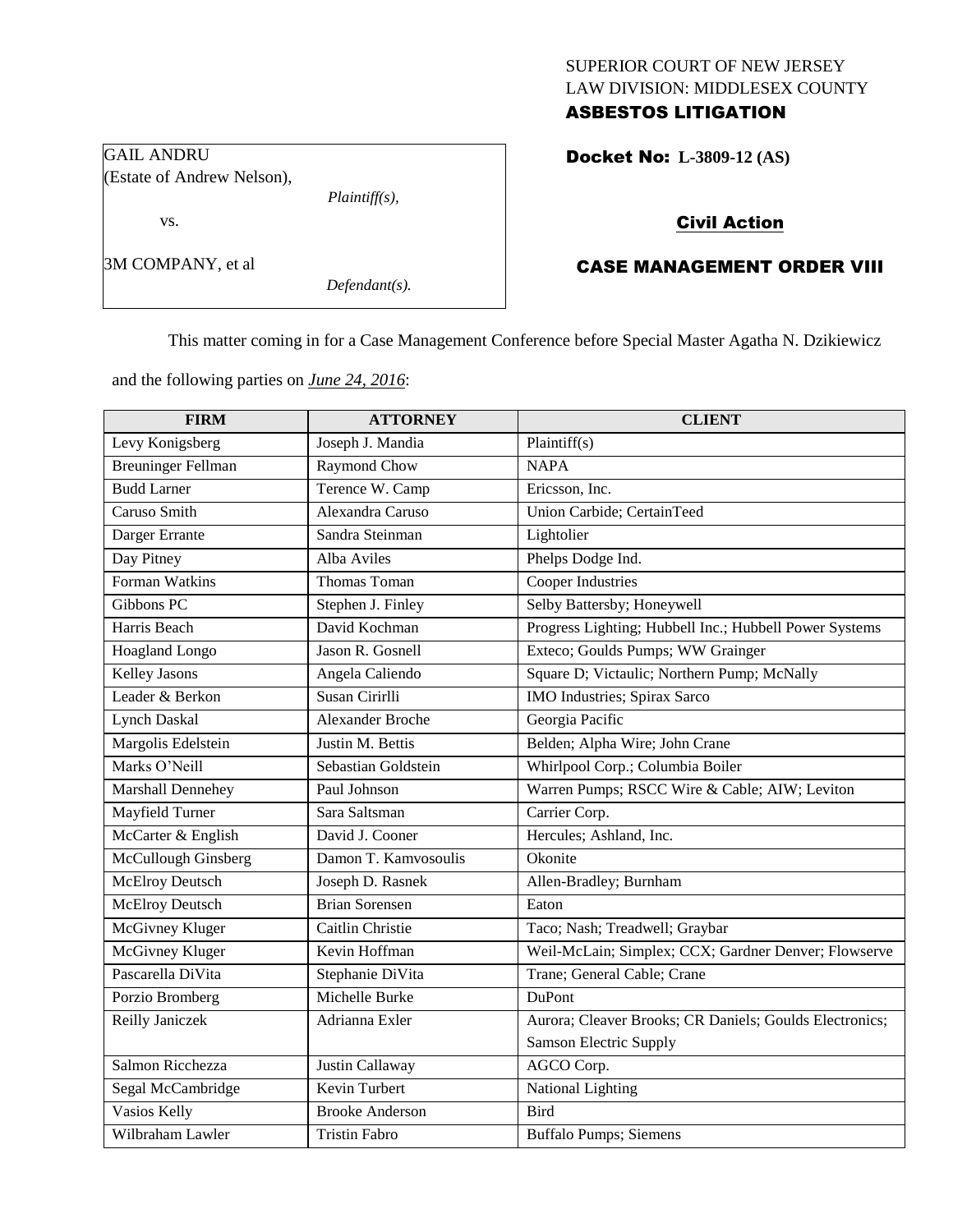IT IS on this **30th** day of **June, 2016** *effective from the conference date;*

ORDERED as follows:

Counsel receiving this Order through computerized electronic medium (E-Mail) shall be deemed by the court to have received a copy of the filed original court document. Any document served pursuant to this Order shall be deemed to be served by mail pursuant to *R*.1:5-2.

#### **DISCOVERY**

October 31, 2016 Fact discovery, including depositions, shall be completed by this date. Plaintiff's counsel shall contact the Special Master within one week of this deadline if all fact discovery is not completed.

November 30, 2016 Depositions of corporate representatives shall be completed by this date.

#### **EARLY SETTLEMENT**

August 31, 2016 Settlement demands shall be served on all counsel and the Special Master by this date.

## **SUMMARY JUDGMENT MOTION PRACTICE**

- December 16, 2016 Plaintiff's counsel shall advise, in writing, of intent not to oppose motions by this date.
- January 6, 2017 Summary judgment motions shall be filed no later than this date.
- February 3, 2017 Last return date for summary judgment motions.

#### **MEDICAL DEFENSE**

- October 31, 2016 Plaintiff shall serve additional medical expert report by this date.
- October 31, 2016 Upon request by defense counsel, plaintiff is to arrange for the transfer of pathology specimens and x-rays, if any, by this date.
- March 31, 2017 Defendants shall identify its medical experts and serve medical expert reports, if any, by this date.

#### **LIABILITY EXPERT REPORTS**

January 3, 2017 Plaintiff shall identify its liability experts and serve liability expert reports or a certified expert statement by this date or waive any opportunity to rely on liability expert testimony.

March 31, 2017 Defendants shall identify its liability experts and serve liability expert reports, if any, by this date or waive any opportunity to rely on liability expert testimony.

#### **ECONOMIST EXPERT REPORTS**

January 3, 2017 Plaintiff shall identify its expert economists and serve expert economist report(s), if any, by this date or waive any opportunity to rely on economic expert testimony.

 $\mathcal{L}_\mathcal{L} = \{ \mathcal{L}_\mathcal{L} = \{ \mathcal{L}_\mathcal{L} = \{ \mathcal{L}_\mathcal{L} = \{ \mathcal{L}_\mathcal{L} = \{ \mathcal{L}_\mathcal{L} = \{ \mathcal{L}_\mathcal{L} = \{ \mathcal{L}_\mathcal{L} = \{ \mathcal{L}_\mathcal{L} = \{ \mathcal{L}_\mathcal{L} = \{ \mathcal{L}_\mathcal{L} = \{ \mathcal{L}_\mathcal{L} = \{ \mathcal{L}_\mathcal{L} = \{ \mathcal{L}_\mathcal{L} = \{ \mathcal{L}_\mathcal{$